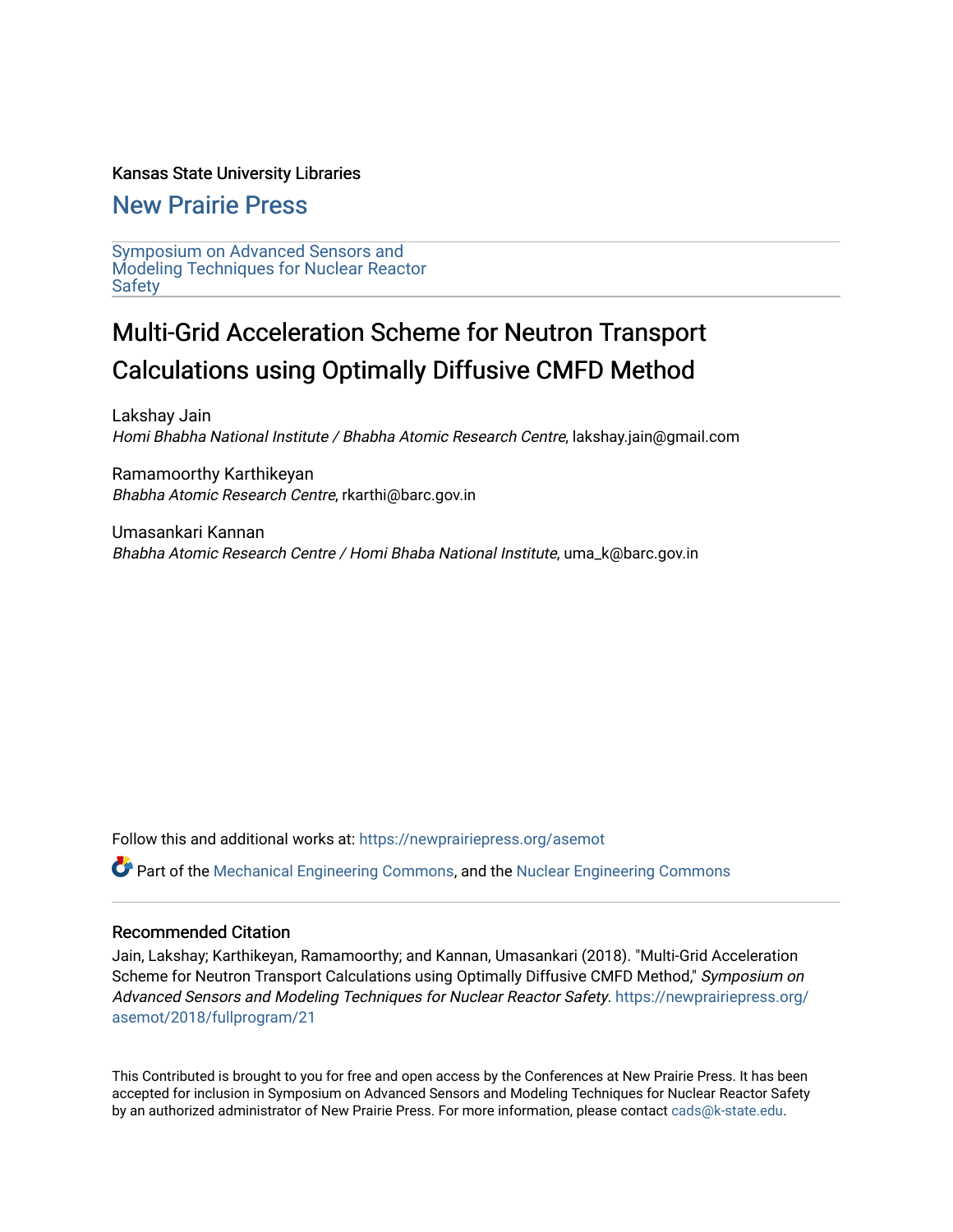# Multi-Grid Acceleration Scheme for Neutron Transport Calculations using Optimally Diffusive Coarse Mesh Finite Difference Method

Lakshay Jain*<sup>a</sup>*,*<sup>b</sup>* , Ramamoorthy Karthikeyan*<sup>b</sup>* , and Umasankari Kannan*<sup>a</sup>*,*<sup>b</sup>*

*<sup>a</sup>Homi Bhabha National Institute, Mumbai, India <sup>b</sup>Reactor Physics Design Division, Bhabha Atomic Research Centre, Mumbai, India*

## INTRODUCTION

High fidelity neutronic analysis of a reactor system requires accurate prediction of spatial and energy distribution of neutron flux through solution of the neutron transport equation on faithfully modelled problem geometry with minimum assumptions. The increasing complexity and heterogeneity of advanced reactor designs also makes it necessary for an appropriate treatment of anisotropic transport in strongly absorbing and streaming media. Despite such requirements, the solution of neutron flux distribution in practical systems must be obtained within a feasible time and reasonable computational burden. Method of characteristics (MOC), proposed by Askew [1], can satisfy all of the above requirements.

Despite all the advantages associated with it, any application of the MOC formulation to practical problems requires numerous iterations and long computing times as it is extremely inefficient and slow to converge for problems with large dominance ratio or high scattering to transport crosssection ratio. Thus, use of an effective acceleration technique to speed up the solution becomes necessary. Among the acceleration techniques, two methods and their variants have been very popular due to their simple implementation. Coarse mesh rebalance (CMR) [2][3] adjusts the average amplitude of flux over a coarse mesh without altering the fine spatial and angular flux distribution within the coarse mesh. Although CMR is simple and flexible to coarse mesh geometry, it loses efficiency and may even diverge for meshes that are optically too thin or thick, and for highly scattering problems [4]. The coarse mesh finite difference (CMFD), proposed by Smith [5], is a non-linear iteration method based on the finite difference formulation by preservation of the interface currents between coarse meshes. It is generally much faster and effective than the CMR method and shows better convergence behavior [6], but restricts the calculation geometry to finite difference discretization, i.e., rectangular or triangular coarse meshes. Apart from this drawback, CMFD also fails to converge for optically thick coarse meshes. However, partial current based CMFD (pCMFD) [7], which preserves partial currents at coarse mesh interfaces, ensures convergence for coarse meshes of any size but at the cost of convergence speed in cases where CMFD converges [8].

This paper presents the implementation of an acceleration scheme based on the optimally diffusive coarse mesh finite difference (odCMFD) method in code DIAMOND [9][10], an MOC-based neutron transport solver for 2D heterogeneous rectangular assemblies. This scheme has been chosen because of its unconditional stability with respect to optical thickness of the coarse mesh, like the pCMFD, and its convergence speed which is equal to or only marginally slower than the conventional CMFD, as demonstrated by Zhu et al [11][12]. Description of the odCMFD methodology and its performance results for validation problems using DIAMOND have been provided in the following sections of this paper. It has also been shown that "real" performance gain offered by the od-CMFD acceleration in terms of time closely follows the behavior of the conventionally used metric, reduction in the number of transport iterations.

#### OPTIMALLY DIFFUSIVE CMFD SCHEME

The odCMFD scheme was proposed by Zhu et al. [11] based on the idea of an "exact" diffusion coefficient developed by Larsen [13] to maintain consistency between the solutions obtained from a low order diffusion solver and  $S_N$  transport solver in planar geometry with quadratic sources. Zhu et al [11] combined the idea of this "exact" diffusion coefficient given by Larsen [13] with that of an optimal diffusion coefficient proposed by Yamamoto in generalized CMR (GCMR) to improve the spectral radius of CMFD and CMR [14]. This led to the optimal "artificial" diffusion coefficient of odCMFD. This "exact" or "artificial" or "optimally diffusive" diffusion coefficient can be obtained by the addition of a correction term to the actual diffusion coefficient, based on the optical thickness of the mesh and is given as:

$$
D_{od} = \frac{1}{3\Sigma_{tr}} + \alpha_{od}h
$$
 (1)

where,  $\Sigma_{tr}$  represents the transport corrected total cross-section, and *h* is the coarse mesh thickness. The optimally diffusive correction factor,  $\alpha_{od}$ , is a function of optical thickness of the coarse mesh  $(\Sigma_{tr}h)$ , as given in Eq. (2).

$$
\alpha_{od} = \frac{1}{2} \cdot \frac{\sum_{p=1}^{P} \beta_p \cos \theta_p \omega_p}{\sum_{p=1}^{P} \omega_p}
$$
 (2a)

$$
\beta_p = \coth\left(\frac{\Sigma_{tr}h}{2\cos\theta_p}\right) - \frac{2\cos\theta_p}{\Sigma_{tr}h}
$$
 (2b)

where,  $\omega_p$  represents the polar weight, while *p* and *P* represent the polar index and number of polar directions respectively the polar index and number of polar directions, respectively.

The odCMFD scheme uses the formulation of the conventional CMFD, with only the standard coarse mesh diffusion coefficient replaced by the artificial diffusion coefficient given by Eq, (1). Since the CMFD method is well known, its description has not been provided in this paper for brevity. However, interested readers can find a comprehensive review of the CMFD scheme in these references [6][7][8].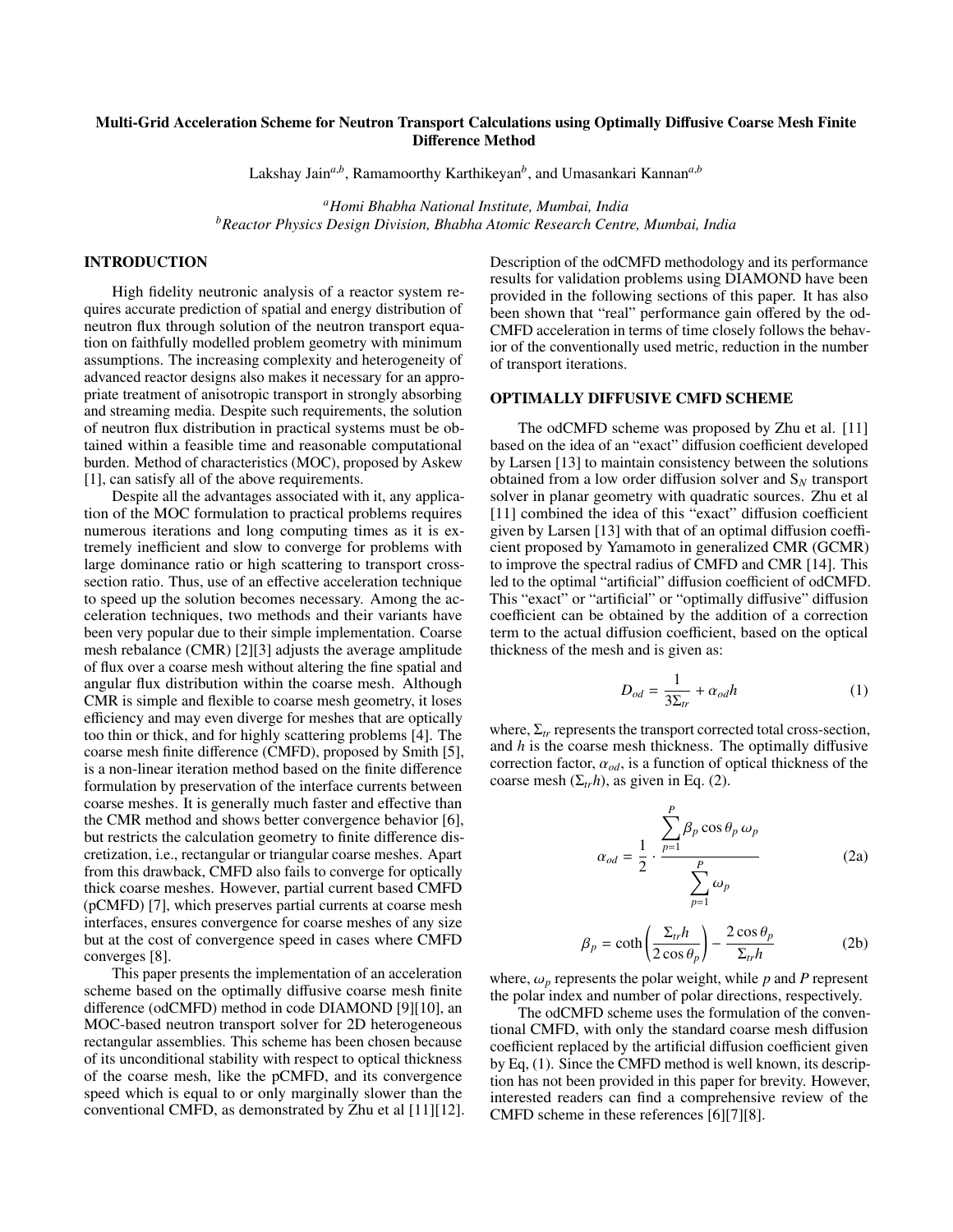

Fig. 1: Flux solver in code DIAMOND

The odCMFD acceleration technique introduced in DIA-MOND enables faster convergence in two ways, firstly transferring the computational burden from a high order transport solution to a low order diffusion solver enabling significantly faster and cheaper convergence of the long range scattering effects, and secondly reducing the computational size of the problem by employing a multi-grid fine mesh – coarse mesh solution strategy. A flowchart of implementation of the od-CMFD accelerated flux solver in DIAMOND is shown in Figure 1.

## NUMERICAL RESULTS

Numerical results from the odCMFD accelerated MOC flux solver used in DIAMOND for the LRA BWR problem [15] have been presented in this section. The 2D Laboratorium für Reaktorregelung (LRA) benchmark is a two energy group, quarter core BWR problem. It is a five material problem consisting of 4 types of homogenized fuel assemblies totalling to 78 cells of size 15 cm x 15 cm surrounded by 43 reflector cells of the same size. The lattice is arranged in an 11 x 11 grid with a total size of 165 cm x 165 cm. The geometry has been illustrated in Figure 2. Reflective boundary condition is applicable on left and bottom boundaries while vacuum boundary condition is applied to the top and right boundaries. This problem was chosen with the aim of showing the convergence stability of odCMFD scheme. This has been done by solving the problem with different sizes of coarse mesh. Since DIAMOND uses the default size of the unique cells as coarse mesh size, varying coarse mesh thickness has been achieved by manually sub-dividing the 15 cm x 15 cm cells into smaller ones. To obtain the reference result, a pure high order transport calculation was also performed by switching off the acceleration. 24 equally spaced angles were used in the azimuthal quadrature along with the 3 angle Tabuchi-Yamamoto angular quadrature



Fig. 2: 2D LRA-BWR benchmark problem description

representing the polar directions for all calculations. The ray density was set to 25 cm<sup>−</sup><sup>1</sup> . The flux and multiplication factor were converged to 10<sup>-6</sup> and 10<sup>-7</sup>, respectively. A comparison of the multiplication factor and performance of odCMFD acceleration w.r.t. coventional CMFD and pCMFD techniques, for various cases of this problem has been presented in Table I and Table II.

Table I verifies the unconditional stability of odCMFD acceleration scheme with respect to width of coarse meshes. The high order – low order scheme essentially leads to the same result as obtained from only high order calculations. The variation observed in cases 1, 2 and 5 is due to the different fine mesh structure of these problems with respect to the reference case. Table I also provides the detailed behaviour of odCMFD acceleration for different coarse mesh widths and also shows the execution time for these cases. The actual speed up in terms of time saved, or the effectiveness of the acceleration, initially increases with reducing coarse mesh size but subsequently starts reducing, as shown in Figure 3, due to time consumed for calculation of overheads. Also, the propagation of long range components of the solution is hampered with too small coarse mesh size, which explains the higher number of transport iterations as observed in cases 1, 2 and 3. It is also clear that the odCMFD method can provide speed up of 30-40 times peaking to 65 times when optimized.

Table II confirms that odCMFD performs better than pCMFD without sacrificing its stability w.r.t. optical thickness of the coarse mesh. Although CMFD is the fastest to converge amongst the 3 variants of CMFD, it fails to converge for large coarse meshes, as shown in Figure 4. The number of transport (high order) sweeps reduces 20-40 times for most cases and the computational burden is transferred to the inexpensive diffusion (low order) sweeps. Despite these low order sweeps, numbering to a few tens of thousands, the acceleration achieved is significant.

#### SUMMARY AND CONCLUSIONS

An optimally diffusive coarse mesh finite difference (od-CMFD) method based acceleration technique has been imple-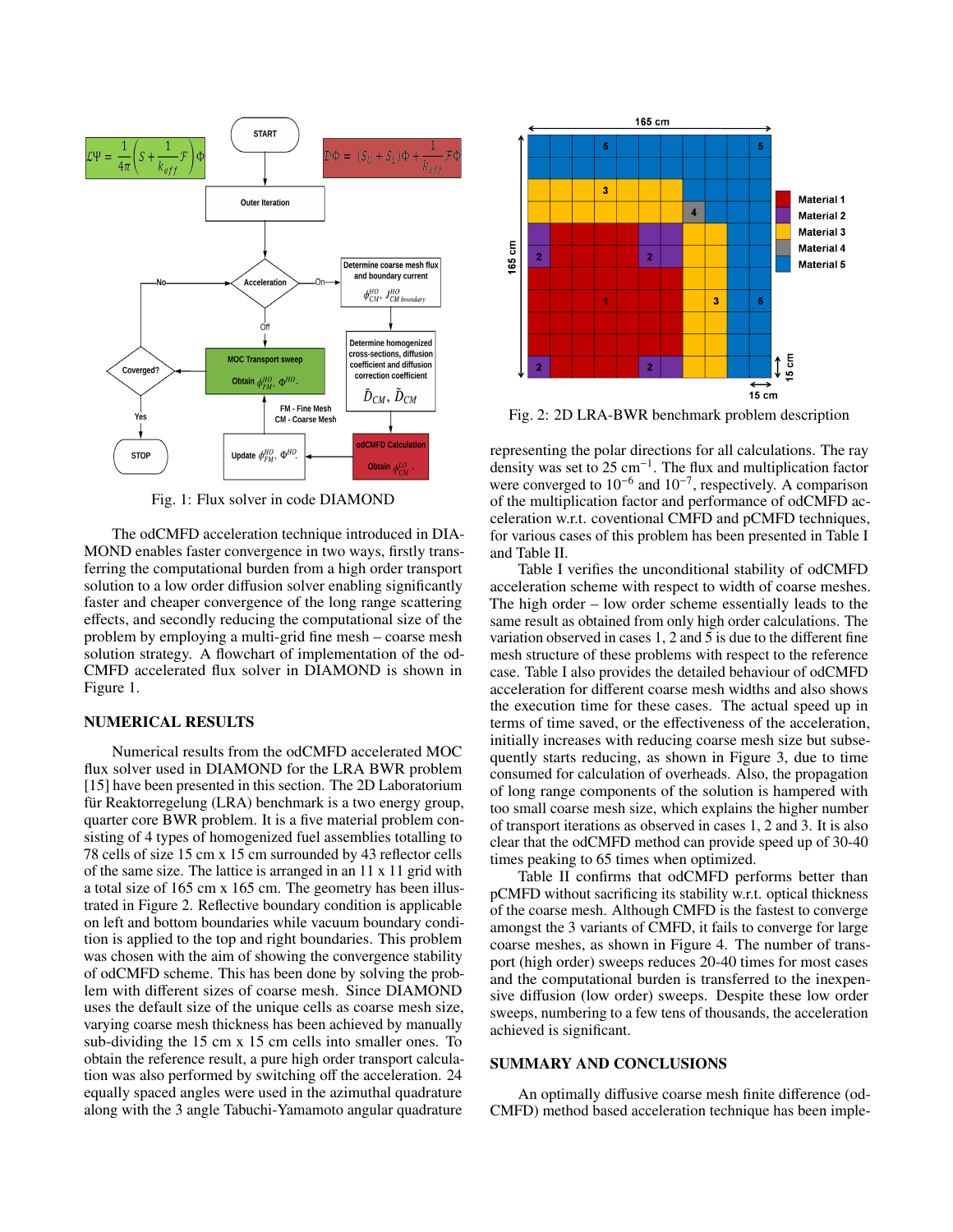| <b>CASE</b> | <b>COARSE</b><br><b>MESH</b><br>WIDTH<br>(cm) | $k_{eff}$   | DIFF.<br>$(k_{eff}-k_{ref})$<br>$\mathbf{x}$ 10 <sup>5</sup><br>(pcm) | <b>FINE</b><br><b>MESHES</b><br>$^{(\#)}$ | <b>COARSE</b><br><b>MESHES</b><br>$^{(#)}$ | TRANSPORT<br><b>SWEEPS</b> | <b>DIFFUSION</b><br><b>SWEEPS</b> | <b>TIME</b><br>(min) | <b>SPEED</b><br>UP(x) |
|-------------|-----------------------------------------------|-------------|-----------------------------------------------------------------------|-------------------------------------------|--------------------------------------------|----------------------------|-----------------------------------|----------------------|-----------------------|
| Ref.        |                                               | 1.000592    |                                                                       | 123904                                    |                                            | 7217                       | $\qquad \qquad -$                 | 2849                 | ٠                     |
| Case        |                                               | $(k_{ref})$ |                                                                       |                                           |                                            |                            |                                   |                      |                       |
| Case 1      | 0.5                                           | 1.000723    | 13.1                                                                  | 217800                                    | 108900                                     | 1553                       | 28930                             | 1455                 | 1.96                  |
| Case 2      | 1.0                                           | 1.000547    | $-4.5$                                                                | 108900                                    | 27225                                      | 707                        | 14024                             | 428                  | 6.66                  |
| Case 3      | 1.875                                         | 1.000595    | 0.3                                                                   | 123904                                    | 7744                                       | 276                        | 6692                              | 140                  | 20.35                 |
| Case 4      | 3.75                                          | 1.000596    | 0.4                                                                   | 123904                                    | 1936                                       | 103                        | 3780                              | 44                   | 64.75                 |
| Case 5      | 5.0                                           | 1.000639    | 4.7                                                                   | 139392                                    | 1089                                       | 140                        | 3670                              | 67                   | 42.52                 |
| Case 6      | 7.5                                           | 1.000598    | 0.6                                                                   | 123904                                    | 484                                        | 218                        | 4596                              | 96                   | 29.68                 |
| Case 7      | 15.0                                          | 1.000598    | 0.6                                                                   | 123904                                    | 121                                        | 513                        | 7825                              | 228                  | 12.50                 |

TABLE I: Results of two group LRA-BWR problem

TABLE II: CMFD vs pCMFD vs odCMFD performance comparison

| <b>CASE</b> | <b>CMFD</b>      |                 |               |                       | pCMFD |       |                      |                       |      | odCMFD    |                      |                       |
|-------------|------------------|-----------------|---------------|-----------------------|-------|-------|----------------------|-----------------------|------|-----------|----------------------|-----------------------|
|             | $TS^a$           | DS <sup>b</sup> | TIME<br>(min) | <b>SPEED</b><br>UP(x) | TS    | DS    | <b>TIME</b><br>(min) | <b>SPEED</b><br>UP(x) | TS   | <b>DS</b> | <b>TIME</b><br>(min) | <b>SPEED</b><br>UP(x) |
| Case 1      | 1537             | 28678           | 1440          | 1.98                  | 1809  | 30928 | 1695                 | 1.68                  | 1553 | 28930     | 1455                 | 1.96                  |
| Case 2      | 672              | 13371           | 407           | 7.00                  | 850   | 15798 | 515                  | 5.54                  | 707  | 14024     | 428                  | 6.66                  |
| Case 3      | 217              | 5750            | 110           | 25.88                 | 320   | 7793  | 162                  | 17.55                 | 276  | 6692      | 140                  | 20.35                 |
| Case 4      | div <sup>c</sup> | div             | div           | div                   | 107   | 4271  | 46                   | 62.33                 | 103  | 3780      | 44                   | 64.75                 |
| Case 5      | div              | div             | div           | div                   | 141   | 4014  | 67                   | 42.22                 | 140  | 3670      | 67                   | 42.52                 |
| Case 6      | div              | div             | div           | div                   | 221   | 4852  | 97                   | 29.27                 | 218  | 4596      | 96                   | 29.68                 |
| Case 7      | div              | div             | div           | div                   | 513   | 8038  | 228                  | 12.50                 | 513  | 7825      | 228                  | 12.50                 |

<sup>a</sup> Transport sweeps b Diffusion sweeps c Diverged



Fig. 3: Performance of odCMFD acceleration scheme for 2D LRA-BWR benchmark

mented in the code DIAMOND for neutronic analysis of 2D rectangular lattices. This is necessary due to the painfully slow convergence of the MOC flux solvers for realistic problems. The odCMFD accelerator is similar in implementation to the extremely popular CMFD method and requires only a simple 0.25 0.5 1 2 4 8 16 0.5 1 2 4 6 0.5 1 2 4 6 0.5 1 2 4 6 0.5 1 2 4 6 0.6 1 0.5 1 2 4 8 0.6 1 0.5 1 0.5 1 0.5 1 0.5 1 0.5 1 0.5 1 0.5 1 0.5 1 0.5 1 0.5 1 0.5 1 0.5 1 0.5 1 0.5 1 0.5 1 0.5 1 0.5 1 0.5 1 0.5 1 0.5 1 0.5 1 0.5



Fig. 4: CMFD vs pCMFD vs odCMFD performance comparison

its optical thickness. Apart from generalizing the pCMFD and CMFD methods, it also combines the speed of CMFD with the unconditional stability of pCMFD.

The odCMFD method accelerates the flux convergence by coupling accurate yet computationally intensive high order transport solutions with fast but approximate low order dif